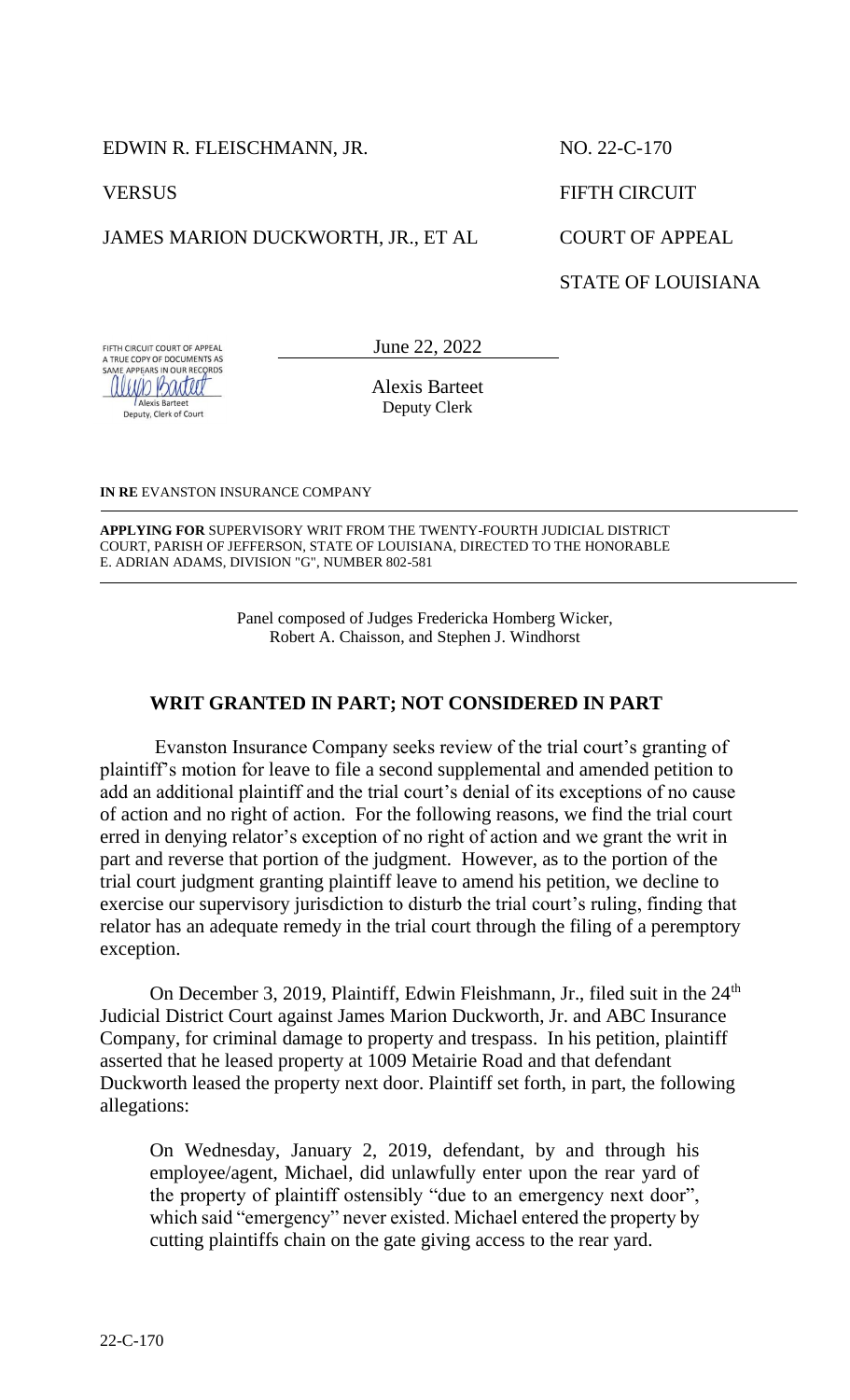This trespass and criminal damage to property occurred without plaintiff's knowledge or permission.

 $*$   $*$   $*$ 

In July 2019 plaintiff noted that defendant had placed a lowboy trailer adjacent to the fence at the northwest comer of plaintiff's property, such that the lowboy trailer could facilitate access to plaintiff's rear yard.

Plaintiff further alleged that defendant trespassed and negligently cleaned the drain between the two properties, leaving the drain open and risking potential injury for passersby. Plaintiff also sought a permanent injunction to enjoin defendant from ever entering plaintiff's property again. On August 3, 2020, plaintiff filed a first supplemental and amended petition to add Evanston Insurance Company as a defendant insurer for defendant Duckworth.

Evanston subsequently filed exceptions of no cause of action and no right of action. As to its exception of no right of action, Evanston argued that plaintiff, Mr. Fleishmann, Jr., is not the lessee to the property at issue and has no right to bring an action in trespass concerning the property. Rather, Evanston argued that Parlon's Café, L.L.C., as the lessee, is the proper party to bring any trespass claim. Evanston argued that the lessee of the property, Parlon's Café, is a separate and distinct legal entity and is the only proper party to assert a claim for the alleged property damage at issue. As to its exception of no cause of action, Evanston asserted that the minimal damages alleged by plaintiff were insufficient to rise to a compensable trespass or property damage claim. Evanston contended that the "inconvenience" and "aggravation" alleged by plaintiff are not compensable and that even the physical property damage of the fence chain, the allegations are that the trespass rendered it only "unusable without difficulty" and, thus, was not substantially damaged. Evanston further argued that the risk of potential damages, relating to the open drain in the rear yard/alley is not compensable in a trespass claim.

Duckworth filed an answer with an exception of no right of action, asserting that Parlon's Café, L.L.C., and not plaintiff Fleishmann, was the proper party to file a trespass claim. Duckworth also alleged, concerning the trespass to clean out drains located in the rear yard or back alley of the property that the lease between Parlon's Café and the landowner does not reference or include the rear yard/alley at 1001 Metairie Road, which shares space with other lessees. Duckworth alleged that the "[r]ainwater drainage for the adjoining properties at 1001 Metairie Road, 1009 Metairie Road and 108-110 Rosa Avenue, is over and below the alley or "rear yard" between 1001 Metairie Road and 108-110 Rosa Avenue." Duckworth alleged that the drainage system was installed years ago with landowner permission and that access to the rear alley or yard is periodically necessary to access the drain for sewer cleanout for the properties. Duckworth further alleged that, as to the July 2019 incident referenced in plaintiff's petition, an emergency arose where raw sewerage began backing up into another lessee's interior office space, which required emergency access to the rear yard/alley at 1001 Metairie Road.

On February 2, 2022, plaintiff Fleishmann filed a motion for leave to file a second and supplemental petition to add Parlon's Café, L.L.C. as an additional plaintiff. In support of the motion for leave to amend, plaintiff alleged that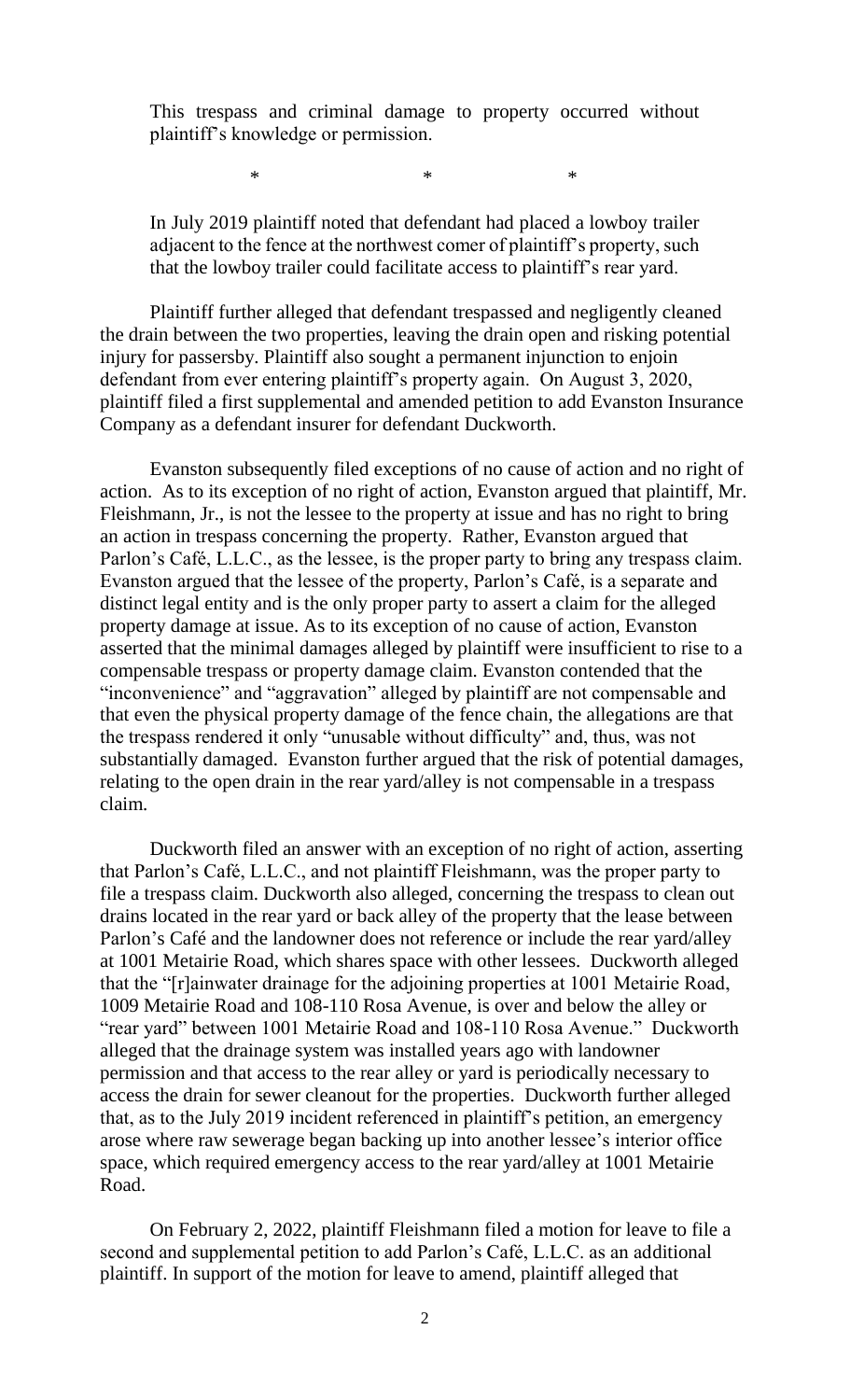Fleishmann individually and Parlon's Café are solidary obligees and that any petition filed by Fleishmann interrupted prescription as to a solidary obligee, Parlon's Café.<sup>1</sup>

Evanston and Duckworth opposed the motion for leave. Defendants asserted that Fleishmann individually lacks standing to maintain a trespass action, as he is a separate and distinct entity from Parlon's Café, L.L.C. Defendants further asserted that Fleishmann and Parlon's Café are not solidary obligees and that Parlon's Café's petition, filed January 12, 2022, approximately two years after the last alleged trespass, does not relate back to the original 2019 petition under La. C.C.P. art. 1153. Thus, defendants contend that Parlon's Café's claims against them are prescribed as a matter of law.

On February 23, 2022, the trial court conducted a hearing on plaintiff's motion for leave to amend and on defendants' exceptions. At the conclusion of the hearing, the Hon. Adrian Adams granted plaintiff's motion for leave to file the second supplemental and amended petition to add Parlon's Café, L.L.C. as a named plaintiff in the suit. The trial judge subsequently denied without reasons the defendants' exceptions of no right of action and no cause of action. This timely writ application followed.

Generally, an action can be brought only by a person having a real and actual interest which he asserts." *Ahmed v. Downman Dev., L.L.C.*, 2017-0114 (La. App. 4 Cir. 12/28/17), 234 So. 3d 1111, 1115-16, citing *Rebel Distributors Corp., Inc. v. LUBA Workers' Comp.*, 13-0749 (La. 10/15/13), 144 So.3d 825, 832. "When the facts alleged in the petition provide a remedy under the law to someone, but the plaintiff who seeks the relief is not the person in whose favor the law extends the remedy, the proper objection is no right of action, or want of interest in the plaintiff to institute the suit." *Howard v. Administrators of Tulane Educational Fund*, 07-2224, p. 16 (La. 7/1/08), 986 So.2d 47, 59, *citing* Harry T. Lemmon & Frank L. Maraist, 1 *Louisiana Civil Law Treatise, Civil Procedure* § 6.7, 121 (West 1999).

The peremptory exception of no right of action may be raised by the defendant or the court on its own motion, in either the trial or appellate court. La. C.C.P. art. 927. The determination of whether a plaintiff has a right of action is a question of law, which an appellate court reviews *de novo*. *Johnson v. Motiva Enterprises, L.L.C.*, 13-305 (La. App. 5 Cir. 10/30/13), 128 So.3d 483, 488, *writ denied*, 13-2791 (La. 2/14/14), 132 So.3d 966. The function of an exception of no right of action is to determine whether the plaintiff belongs to the class of persons to whom the law grants the cause of action asserted in the suit*. L&G Drywall, Inc. v. Gray Ins. Co.*, 19-441 (La. App. 5 Cir. 3/18/20), 293 So.3d 775, 778; citing *Badeaux v. Southwest Computer Bureau, Inc.*, 05-612, 05-719 (La. 3/17/06), 929 So.2d 1211, 1217. The burden of proof of establishing the exception of no right of action is on the exceptor. *Roubion Shoring Company, L.L.C. v. Crescent Shoring, L.L.C., et al.*, 16-540, 16-541 (La. App. 5 Cir. 5/17/17), 222 So.3d 921, 926.

In examining an exception of no right of action, the court assumes that the petition states a valid cause of action for some person but questions whether the plaintiff in the particular case is a member of the class that has a legal interest

l

<sup>&</sup>lt;sup>1</sup> Fleishmann, Jr. initially filed a "Second Supplemental and Amending Petition" on January 12, 2022 without request for leave of court.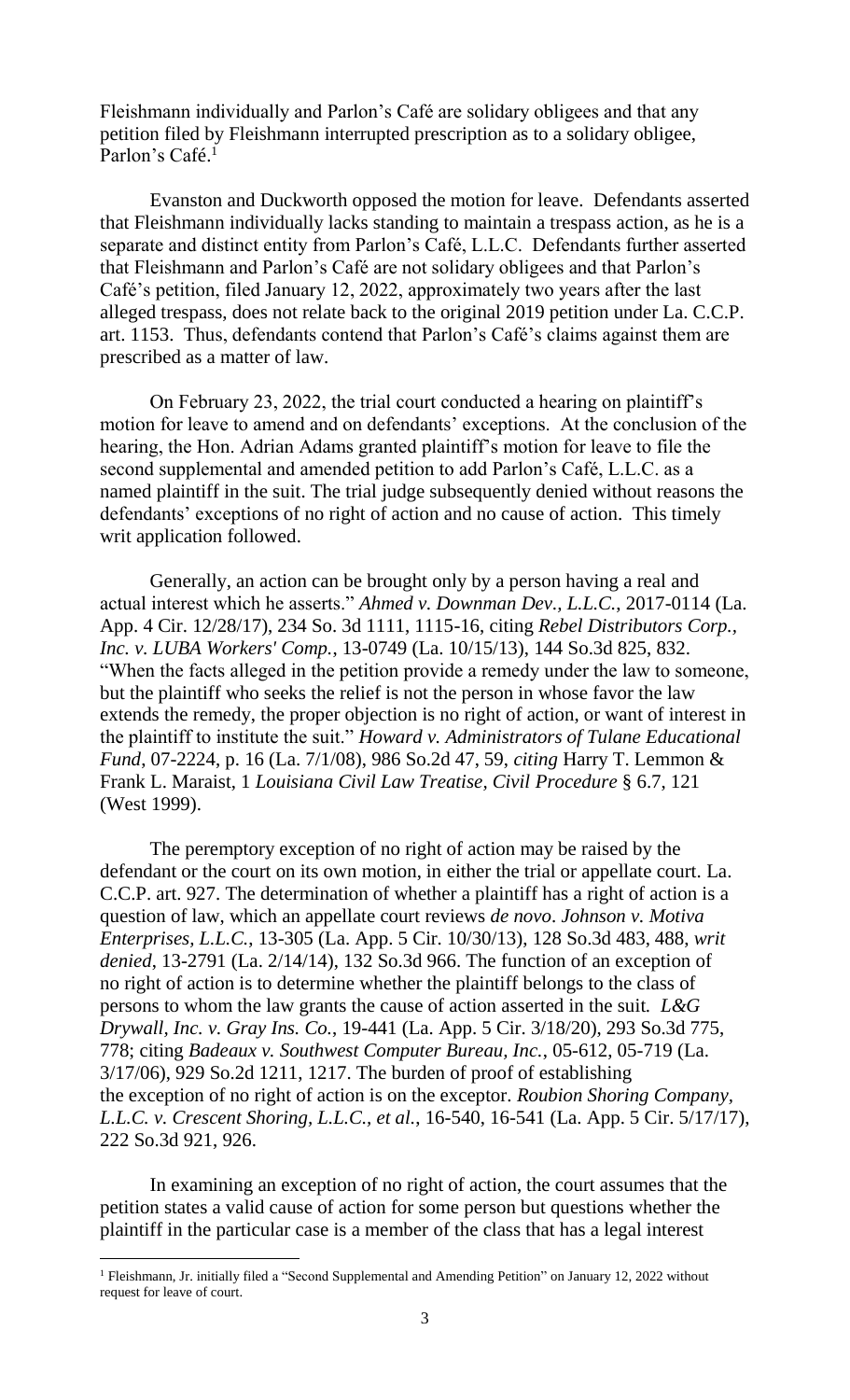in the subject matter of the litigation. *J–W Power Co. v. State ex rel. Department of Revenue & Taxation*, 10-1598, p. 7 (La. 3/15/11), 59 So.3d 1234, 1239. The court begins with an examination of the pleadings. *Gisclair v. Louisiana Tax Comm'n*, 10-0563, p. 2 (La. 9/24/10), 44 So.3d 272, 274. If the pleadings state a right of action in the plaintiff, then, at the trial of the exception, the parties may introduce evidence to support or controvert the exception. *Howard*, 07-2224, p. 17, 986 So.2d at 59.

A trespass occurs when there is an unlawful physical invasion of the property or possession of another person. *Sellers v. St. Charles Parish*, 04– 1265 (La.App. 5 Cir. 4/26/05), 900 So.2d 1121, 1127. It is incumbent upon the plaintiff to show damages based on the result or the consequences of an injury flowing from the act of trespass. *Id*. One who is wronged by a trespass may recover general damages suffered, including mental and physical pain, anguish, distress, and inconvenience. *Id*. However, minimal and normal worry and inconvenience are not compensable. *Bayou Fleet P'ship v. Clulee,* 13-934 (La. App. 5 Cir. 9/10/14), 150 So. 3d 329, 334. The proper party to bring a trespass claim for property damages sustained on a property leased or owned by a corporation or other legal entity is the entity itself. *Id*; *see also Ahmed v. Downman Dev., L.L.C.,* 17-0114 (La. App. 4 Cir. 12/28/17), 234 So. 3d 1111, 1120; see also La. R.S. 12:1320 ("[a] member, manager, employee, or agent of a limited liability company is not a proper party to a proceeding by or against a limited liability company, except when the object is to enforce such a person's rights against or liability to the limited liability company.") Accordingly, we find the trial judge erred in denying the exception of no right of action as to Fleishmann, Jr., and we reverse that judgment and dismiss Fleishmann's claims.

As to the portion of the trial court judgment granting Fleishmann's motion for leave to file a second supplemental and amended petition to add Parlon's Café, L.L.C. as an additional plaintiff, which he asserts is a solidary obligee, we decline to exercise our supervisory jurisdiction to disturb the trial court's ruling at this time.<sup>2</sup> Relator's position—that the amended petition is prescribed on its face and does not relate back to the original petition filing date—may be more appropriately raised in a peremptory exception of prescription. *Terry v. Schroder*, 21-1311 (La. App. 1 Cir. 6/3/22), --- So.3d ---, 2022 WL 1819101, at \*8.

Accordingly, for the reasons provided herein, we grant relator's writ application in part and reverse the trial court judgment denying relator's exception of no right of action.<sup>3</sup> In all other respects, the writ is not considered.

Gretna, Louisiana, this 22nd day of June, 2022.

l

| FHW |
|-----|
| RAC |
| SJW |

<sup>&</sup>lt;sup>2</sup> Although Fleishmann's individual claims are dismissed by the granting of defendants' exceptions of no right of action, we recognize that Fleishmann, as the purported sole owner of Parlon's Café, L.L.C., is the appropriate individual to act on behalf of Parlon's to file the second supplemental and amended petition.

<sup>&</sup>lt;sup>3</sup> We pretermit discussion of the review of the trial court's denial of the exception of no cause of action in light of our findings in connection with the exception of no right of action.